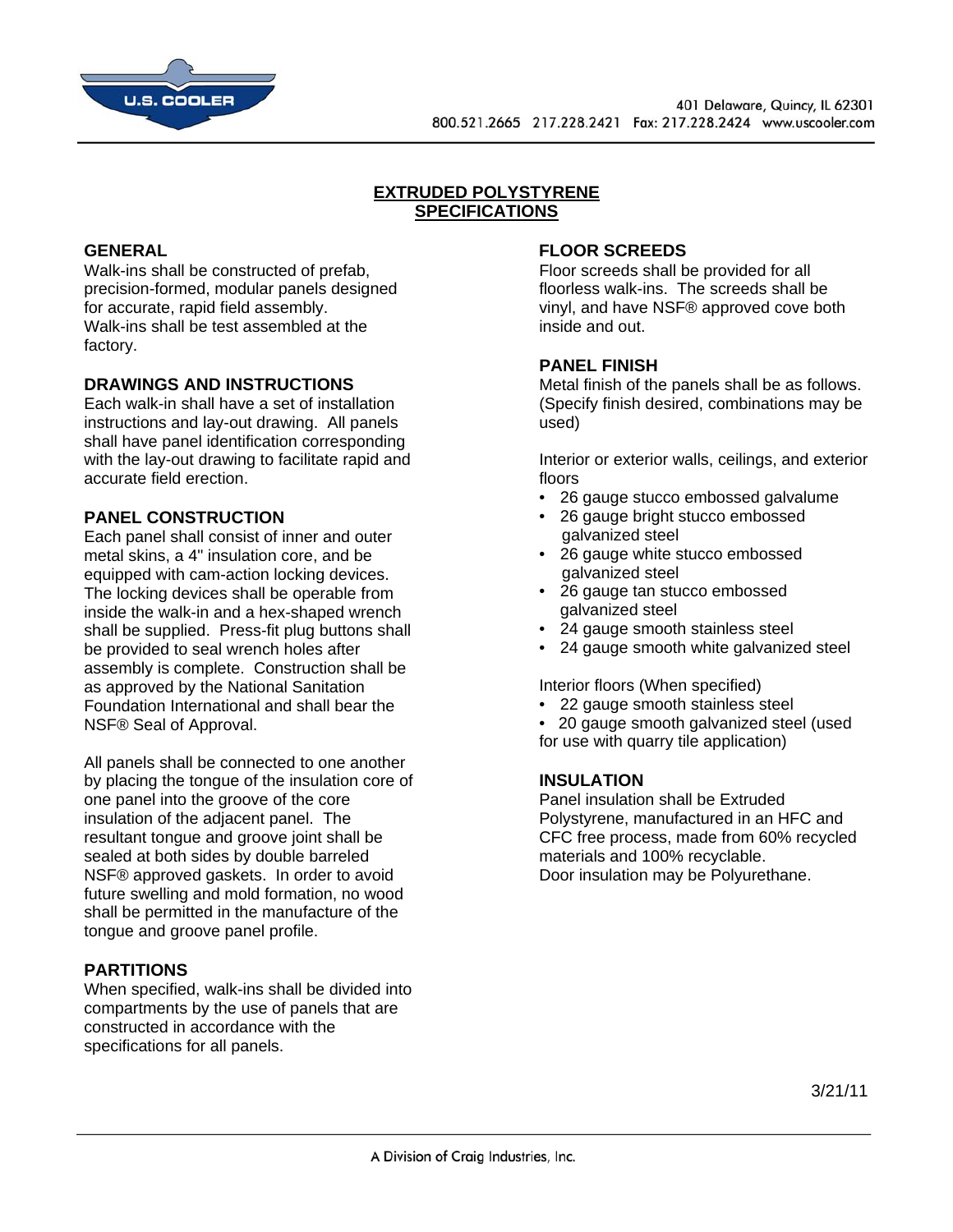

# **Coolers**

Extruded Polystyrene: All wall and ceiling insulation shall be 4" thick, high quality, rigid extruded polystyrene, 1.6 lb density. K factor of not more than .139 and an R-factor of not less than 7.2 per inch, initial fresh R-28.8 minimum total wall R factor. Vapor transmission shall be less than 1 perm and foam core material must meet: Owens Corning - UL Foam Core 5 flame spread rating with average smoke rating less than 175. (UL 723) Dow – UL Foam Core 15 flame spread rating with average smoke rating less than 165. (UL 723)

# **Freezers**

All wall and ceiling insulation shall be 4" thick, high quality, rigid Extruded Polystyrene, 1.6 lb. density. K factor of not more than .125 and an R factor of no less than 8 per inch, initial fresh R-32 minimum total walls R factor. Vapor transmission shall be less than 1 perm and foam core material must meet UL 5 flame spread rating with average smoke rating less than 165. (UL 723)

# **PASSAGE DOORS**

(Standard door is 34"x76"; alternate sizes are available upon request).

# **Cooler Doors**

Door shall be flush mounted, positioned and hinged per drawings. Doors shall be provided with suitable sweep and magnetic gaskets. Door shall be provided with door closer, one pre-wired vapor proof light fixture, light switch with pilot light, dial thermometer, manual internal lock override, chrome plated can lift hinges, and chrome plated door latches with strike. Doors on outdoor walkins shall have weather protected light switch and door drip cap.

# **Freezer Doors**

Freezer doors shall be identical to coolers doors, but with the addition of UL approved heater wire on all four sides. Freezer doors

shall include a heated pressure relief port in the adjacent panel.

# **Door Options**

Customer shall specify requirements for 3 hinges, view windows, locking bars, internal ramps, external ramps, and diamond tread plate.

# **Optional Doors**

Optional sliding and overhead doors are available; customer to specify.

### **GLASS DOORS (When specified)**

Glass door openings shall be provided as necessary for the doors being installed. Sill height shall be per customer specification. Wood framing of the opening shall be required to assist with the installation of the glass doors.

#### **RAIN ROOF PACKAGE (When specified)**

(For use on walk-ins installed outside) (Specify whether walk-in is free standing or which wall is butted)

A single-ply membrane roof shall be supplied to provide a water resistant covering of the ceiling panels. Membrane material shall be provided in one complete roll designed for the size of the walk-in. No welding of seams shall be required for installation.

#### **SLOPED ROOF PACKAGE (When specified)**

(For use on walk-ins installed outside) (May be required at certain snow loads; consult U.S. Cooler)

In order to form a sloped roof profile, suitable quantities of sloped foam shall be provided. The foam shall be cut in a manner that upon installation, a ¼":1' slope is obtained. The membrane roof shall be increased in size appropriately, in order to provide the additional material required to properly cover the resultant profile.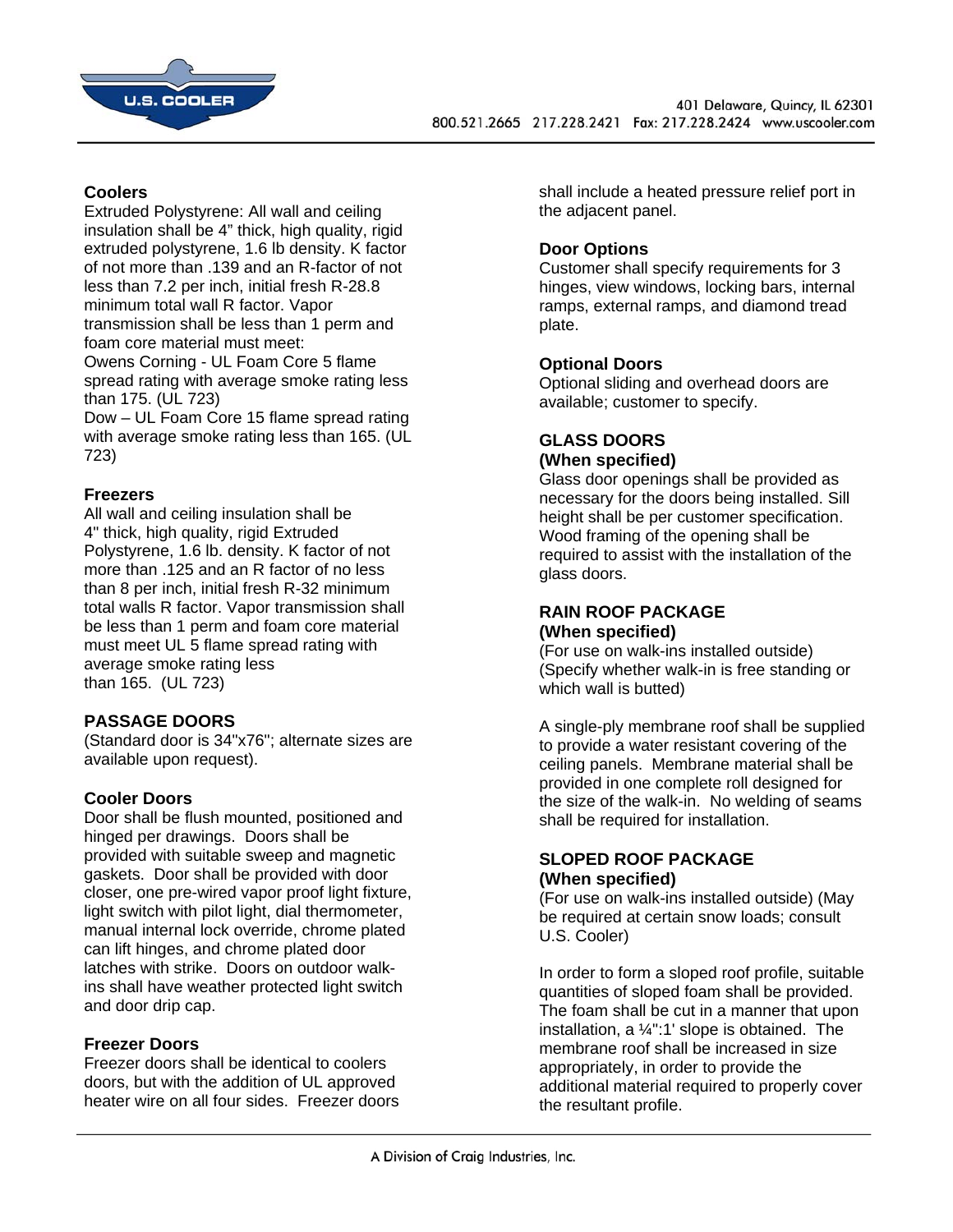

# **FOAMED-IN-PLACE POLYURETHANE SPECIFICATIONS**

#### **GENERAL**

Walk-ins shall be constructed of prefab, precision-formed, modular panels designed for accurate, rapid field assembly. Walk-ins shall be test assembled at the factory.

# **DRAWINGS AND INSTRUCTIONS**

Each walk-in shall have a set of installation instructions and lay-out drawing. All panels shall have panel identification corresponding with the lay-out drawing to facilitate rapid and accurate field erection.

#### **PANEL CONSTRUCTION**

Each panel shall consist of inner and outer metal skins, a 4" insulation core, and be equipped with cam-action locking devices. The locking devices shall be operable from inside the walk-in and a hex-shaped wrench shall be supplied. Press-fit plug buttons shall be provided to seal wrench holes after assembly is complete. Construction shall be as approved by the National Sanitation Foundation International and shall bear the NSF® Seal of Approval.

All panels shall be connected to one another by placing the tongue of the insulation core of one panel into the groove of the core insulation of the adjacent panel. The resultant tongue and groove joint shall be sealed at both sides by double barreled NSF® approved gaskets. In order to avoid future swelling and mold formation, no wood shall be permitted in the manufacture of the tongue and groove panel profile.

# **PARTITIONS**

When specified, walk-ins shall be divided into compartments by the use of panels that are constructed in accordance with the specifications for all panels.

#### **FLOOR SCREEDS**

Floor screeds shall be provided for all floorless walk-ins. The screeds shall be vinyl, and have NSF® approved cove both inside and out.

#### **PANEL FINISH**

Metal finish of the panels shall be as follows. (Specify finish desired, combinations may be used)

Interior or exterior walls, ceilings, and exterior floors

- 26 gauge stucco embossed galvalume
- 26 gauge bright stucco embossed galvanized steel
- 26 gauge white stucco embossed galvanized steel
- 26 gauge tan stucco embossed galvanized steel
- 24 gauge smooth white galvanized steel
- 24 gauge smooth stainless steel

Interior floors (When specified)

• .100 Aluminum

#### **INSULATION**

Panel insulation shall be foamed in-place polyurethane, manufactured with a HFC and CFC free process.